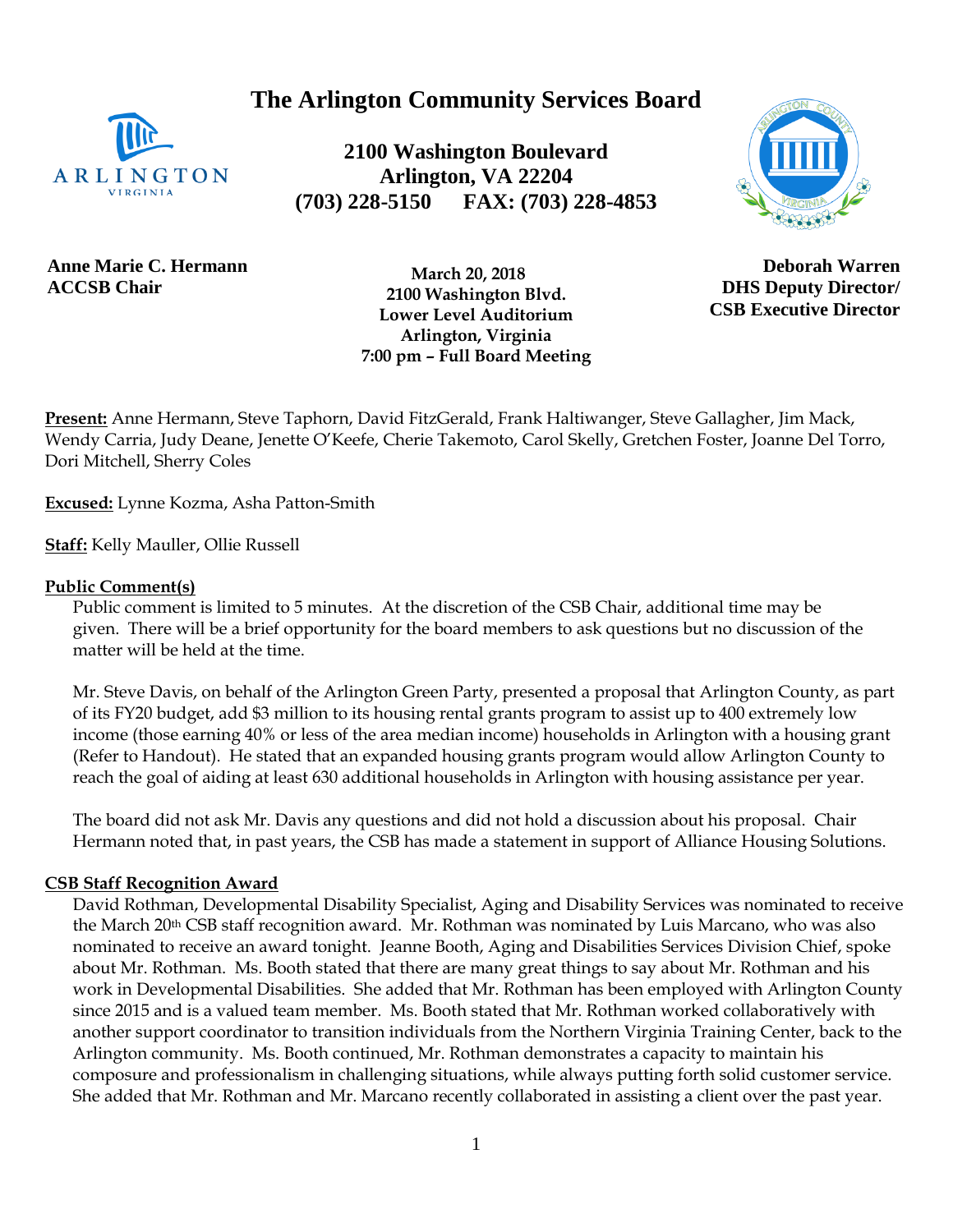Mr. Rothman stated that Mr. Marcano has been an excellent partner to collaborate with. Mr. Rothman thanked Mr. Marcano, Ms. Booth and the CSB for recognizing his work.

### **CSB Staff Recognition Award**

Luis Marcano, Program of Assertive Community Treatment (PACT) Program Manager was also nominated to receive the March 20<sup>th</sup> CSB staff recognition award. Mr. Marcano was nominated by Ms. Booth. Mr. Russell, Behavioral Healthcare Assistant Division Chief spoke about Mr. Marcano. Mr. Russell stated Mr. Marcano demonstrates calmness in his work which is not easy. He added that during a recent staff shortage, Mr. Marcano carried a case load as well as providing direct care and managing the PACT program, all at the same time, with competence and skill. Mr. Russell stated that Mr. Marcano is data driven but has the capability to step outside the box to provide the most appropriate services for clients.

Mr. Marcano stated that having Mr. Rothman working collaboratively with his team has been great. He added that he couldn't do the work he does without Mr. Rothman's assistance. Mr. Marcano thanked Mr. Rothman, Mr. Russell and the CSB for recognizing his work.

# **Mount Vernon Lee Enterprises (MVLE) Report**

Ms. Booth, provided a brief summary of a recent event at MVLE.

### Incident

- On February 11th a story in the Washington Post and on local news broke about the rape of a young woman (with a Developmental Disability) attending a Day Support at MVLE. The alleged rape involved a male staff from MVLE.
- It was also reported that the woman gave birth to a baby as the result of the alleged rape.
- It was reported that DNA linked the birth and alleged rape to the male staff
- Within a few days of the initial report a second alleged rape (and pregnancy) surfaced
- Neither women were residents of Arlington

# Arlington Staff Response

- Within 24 hours of the report staff began reaching out to each guardian, and conducted a site visit and met with MVLE's leadership.
- A follow-up meeting with MVLE took place on Tuesday, March 12th
- Staff were also in contact with the Fairfax County Police, but most about how to direct any guardians with concerns about their son or daughter (rather than about the actual investigation)

# Ongoing Staff Response

- Ongoing training for staff on sexuality; risk factors for sexual abuse
- Regional solution-focused conversation with key stakeholders (CSB staff and residential/Employment/habilitation providers)

# Links to New/Modified Legislation

- H2625 (HOPE) [http://lis.virginia.gov/cgi-bin/legp604.exe?191+sum+HB2652](https://nam03.safelinks.protection.outlook.com/?url=http%3A%2F%2Flis.virginia.gov%2Fcgi-bin%2Flegp604.exe%3F191%2Bsum%2BHB2652&data=02%7C01%7CKmauller%40arlingtonva.us%7Cba50fd30cf744079895e08d6adf7979a%7C803548041fdf428e9f5f5091e994cf54%7C0%7C0%7C636887676243479684&sdata=g4R4%2FK7aqRXuJ18Mj4BqWxk3C9tSoIW6KcWmm%2B7303c%3D&reserved=0)
- H2035 (PATRON) [HB 2035](https://nam03.safelinks.protection.outlook.com/?url=http%3A%2F%2Flis.virginia.gov%2Fcgi-bin%2Flegp604.exe%3F191%2Bcab%2BHC10204HB2035%2BUCHB3&data=02%7C01%7CKmauller%40arlingtonva.us%7Cba50fd30cf744079895e08d6adf7979a%7C803548041fdf428e9f5f5091e994cf54%7C0%7C0%7C636887676243489693&sdata=xoZEqQmGlysmlAhbVdO69uQHUTo2CEwEpTuQDnXFmLE%3D&reserved=0)
- ➢ Ms. Mitchell asked what DMAS represents. Ms. Booth responded that DMAS represents Department of Medical Assistance Services.
- ➢ Ms. Mitchell asked for clarification of the shared signed background check release noted in the new legislation. Ms. Booth provided an example:
	- an organization conducts a background check on an individual and finds a barrier crime and the person is not hired;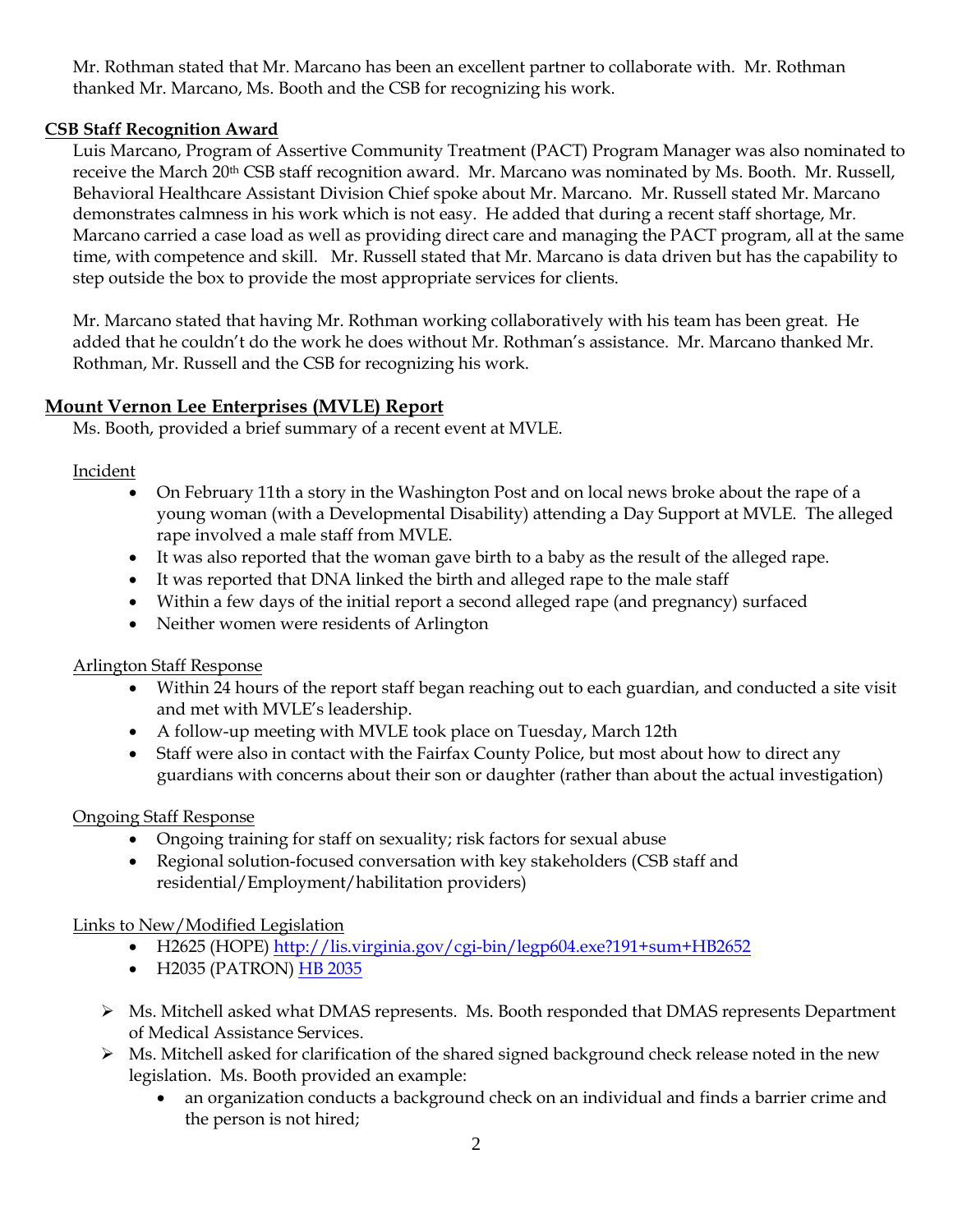- that individual then goes to another facility;
- that facility can review the individual's history and, if they requested a reference from the facility that would not hire;
- the new legislative bill now allows for the non-hiring facility to share information based on the criminal clearance

Ms. Booth provided further clarification to her response to Ms. Mitchell, to Ms. Mauller after the meeting: The language in HB 2035 is that the provider may disclose to [DMAS] whether a criminal history background check has been performed and whether the person is eligible for employment. It references the sections of the legislation that describe the barrier crimes that would prevent employment and include violent felonies, sexual assaults, certain drug convictions and child abuse and neglect convictions.

The language in HB2652 [Hope] states that every licensed provider provide a statement regarding a current or past employee…to any other licensed provider with which the current or past employee has applied for employment….The statement shall address character, ability, and fitness for employment….upon receipt of a request…(with) written consent to the disclosure. It closes by stating that this does not require disclosure of HIPAA protected information.

The HOPE bill (H2652) is much more specific and clarifies that if the employee consents the previous employer can disclose in a statement their character, ability and fitness for employment. They could state that "based on clearances, this person was no longer eligible for employment".

- ➢ Ms. Takemoto asked if there are on-going screening checks with clients about whether or not there is any unwanted harassment, touching, abuse, bullying, etc. Ms. Booth responded that staff are going to receive training on how to hold these types of discussions with clients.
- $\triangleright$  It was noted that MVLE performs, State and Federal background checks and utilizes the Central Registry prior to hiring staff. The Central Registry is specific to child abuse and neglect.
- $\triangleright$  Ms. Skelly suggested that the Arlington CSB, jointly with other CSBs in the region, review measures targeted to the prevention of sexual abuse after the MVLE case has been legally adjudicated. The review should cover the roles of clients, families, service providers, county staff, and law enforcement, and might result in additional legislative proposals.

#### **Approval of the February 20, 2018 ACCSB Meeting Minutes**

Chair Hermann called for a motion to approve the February 20, 2019 ACCSB Full Board meeting minutes. Ms. O'Keefe motioned to approve the minutes, Ms. Skelly seconded the motion, and the minutes were approved as amended.

#### **Budget Schedule Review**

Chair Hermann reported that she and Ms. Warren presented the CSB's budget requests at the DHS/County Board Work Session on February 28th. She added that the CSB will present more detailed justification for the budget requests to the County Board Members during the CSB/County Board Member appointments on March 26<sup>th</sup>.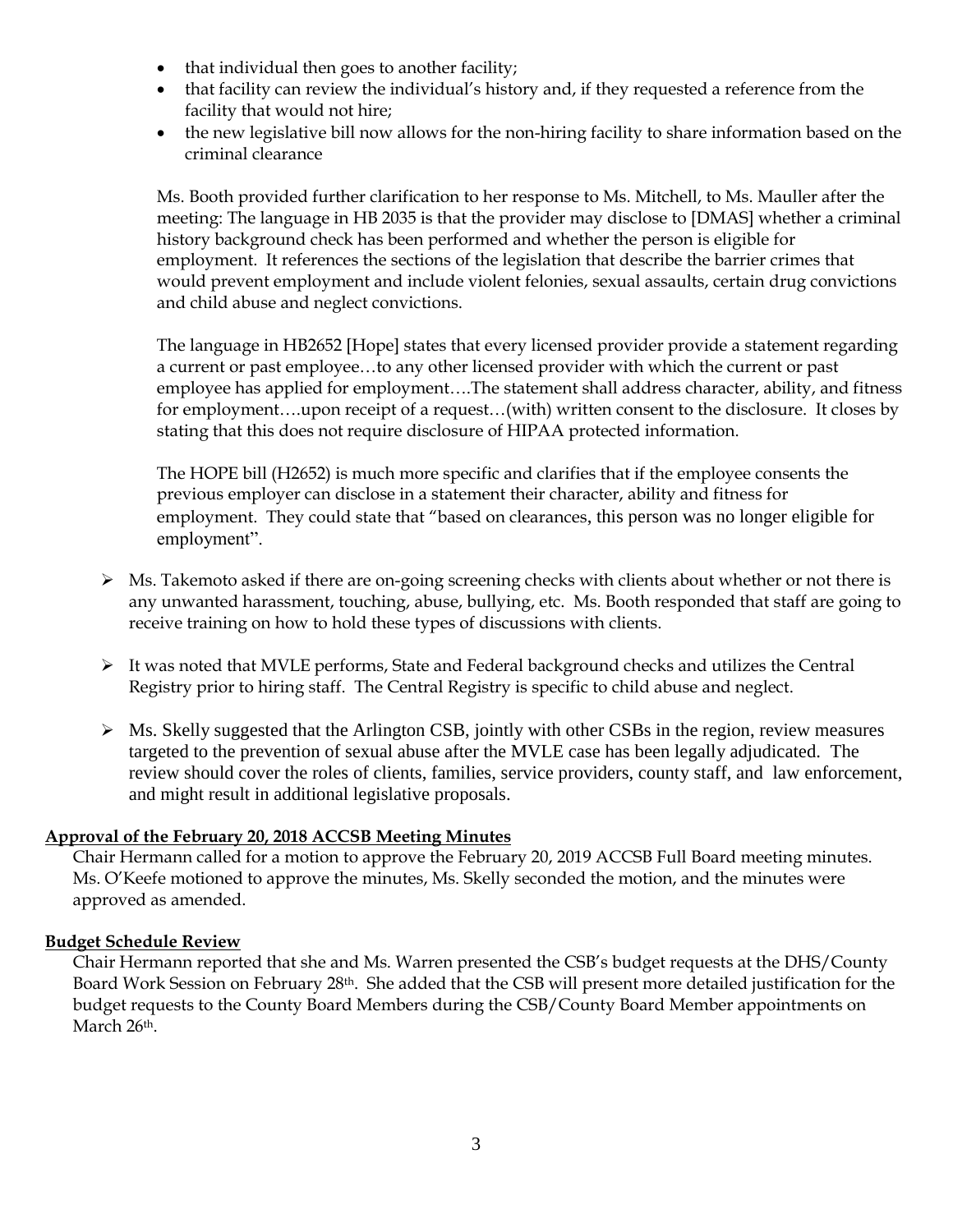The March 26<sup>th</sup> appointment times are as follows:

- 12:00 12:30 Christian Dorsey and Erik Gutshall
- 1:00 1:30 Katie Cristol and Matt de Ferranti
- 1:30 2:00 Libby Garvey

The members discussed their talking points for the appointments. Chair Hermann, Ms. Skelly, Ms. O'Keefe and Mr. FitzGerald will present to the County Board members.

Chair Hermann reminded the members that the County Public Budget Hearing will be held on April 2nd and the County Public Tax Rate Hearing will be held on April 4th. Both hearings will meet in the County Board Room beginning at 7:00 p.m. Ms. Skelly volunteered to represent the CSB at the Tax Rate Hearing.

Mr. Russell provided follow-up to questions from the CSB February full board meeting about phone calls coming into Emergency Services.

Q: How many FTEs are currently in Emergency Services?

A: 5FTE clinicians, 2FTE assistant supervisors, 1 Mandatory Outpatient Team (MOT) coordinator and 2 open FTE vacancies.

Q: What is current staffing at night and on weekends and how could it be increased with an additional FTE?

A: Currently there is single coverage at night and on weekends. Adding an FTE would allow for double staffing at all times.

Q: Call volumes or visits or some appropriate metric of use and how it differs from night.

A: In FY18 there was a total of 17,927 phone calls. There is not a breakdown available for how many of those calls came in during the night. In FY18 there were 1,585 unduplicated clients served in Emergency Services.

Q: When police receive calls for mental health emergencies, what percentage of the time is Emergency Services available to accompany the police?

A: There is not a good mechanism in place to track the percentage. A best estimate would be 35%.

Ms. Skelly stated that she is waiting on information regarding regional numbers for individuals with an autism spectrum diagnosis. She added that the number of individuals for placement at Northern Virginia Mental Health Institute (NVMHI) are increasing, indicative of a lack of community capacity.

Chair Hermann asked the members to email her the names of anyone that may be interested in speaking at the April 2nd Public Budget hearing.

# **Retreat Overview**

Chair Hermann reminded the members that the CSB Spring Retreat will be held on Saturday June 15th. The members previously agreed to hold a discussion about state level advocacy. Chair Hermann reported that Patrick Hope will attend as the lunch time speaker. She added that Jennifer Faison, VACSB Executive Director, will attend to present about improving legislative advocacy. Members should send questions for the speakers and topics of discussion to Chair Hermann and Ms. Mauller.